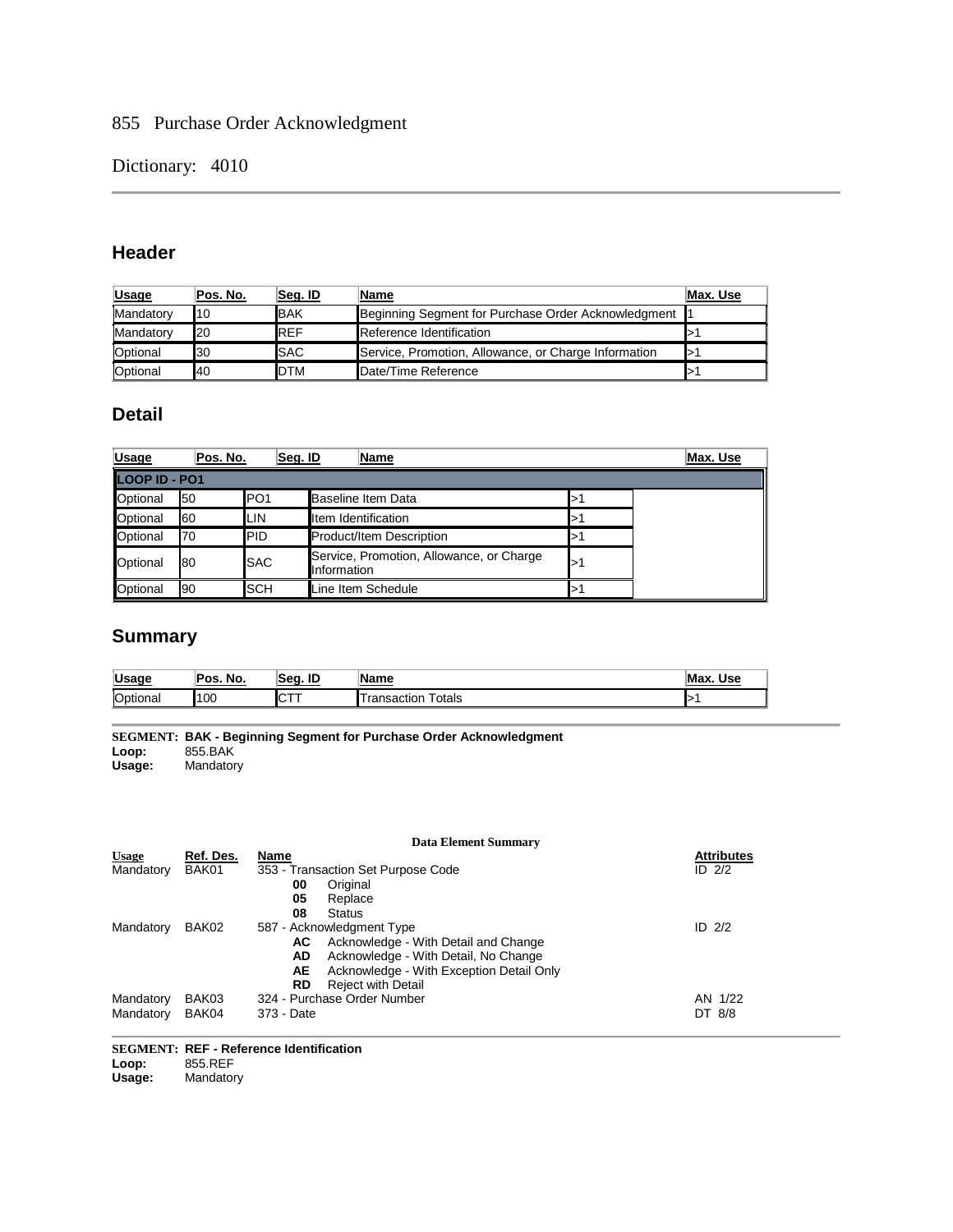|              |           | <b>Data Element Summary</b>                                             |                   |
|--------------|-----------|-------------------------------------------------------------------------|-------------------|
| <b>Usage</b> | Ref. Des. | Name                                                                    | <b>Attributes</b> |
| Mandatory    | REF01     | 128 - Reference Identification Qualifier<br>Related Vendor Order Number | ID $2/3$          |
| Mandatory    | REF02     | 127 - Reference Identification                                          | AN 1/30           |

**SEGMENT: SAC - Service, Promotion, Allowance, or Charge Information** Loop: 855.SAC<br>Usage: Optional **Optional** 

**Data Element Summary Usage Ref. Des. Name Attributes** Mandatory SAC01 248 - Allowance or Charge Indicator **A** Allowance<br>**C** Charge **C** Charge Attributes<br>ID 1/1 Optional SAC02 1300 - Service, Promotion, Allowance, or Charge Code **C310** Discount **D240** Freight **H850** Tax ID 4/4 Optional SAC05 610 - Amount N2 1/15

#### **SEGMENT: DTM - Date/Time Reference Loop:** 855.DTM

**Usage:** Optional

**Data Element Summary Usage Ref. Des. Name Attributes** Mandatory DTM01 374 - Date/Time Qualifier **008** Purchase Order Received<br>373 - Date ID 3/3 Optional DTM02 373 - Date DT 8/8 Optional DTM03 337 - Time TM 4/8

### **SEGMENT: PO1 - Baseline Item Data**

Loop: 855.PO1<br>Usage: Optional **Usage:** Optional

#### **Data Element Summary**

| <b>Usage</b> | Ref. Des.         | Name                                                   | <b>Attributes</b> |
|--------------|-------------------|--------------------------------------------------------|-------------------|
| Optional     | PO <sub>101</sub> | 350 - Assigned Identification                          | AN 1/20           |
| Optional     | PO <sub>102</sub> | 330 - Quantity Ordered                                 | R 1/15            |
| Optional     | PO <sub>103</sub> | 355 - Unit or Basis for Measurement Code<br>Each<br>EΑ | ID $2/2$          |
| Optional     | PO <sub>104</sub> | 212 - Unit Price                                       | R 1/17            |

### **SEGMENT: LIN - Item Identification** Loop: 855.PO1.LIN<br>Usage: Optional

**Optional** 

**Data Element Summary**

| <u>Usage</u> | Ref. Des.         | Name                               | <b>Attributes</b> |
|--------------|-------------------|------------------------------------|-------------------|
| Optional     | LIN <sub>01</sub> | 350 - Assigned Identification      | AN 1/20           |
| Mandatorv    | LIN02             | 235 - Product/Service ID Qualifier | ID $2/2$          |

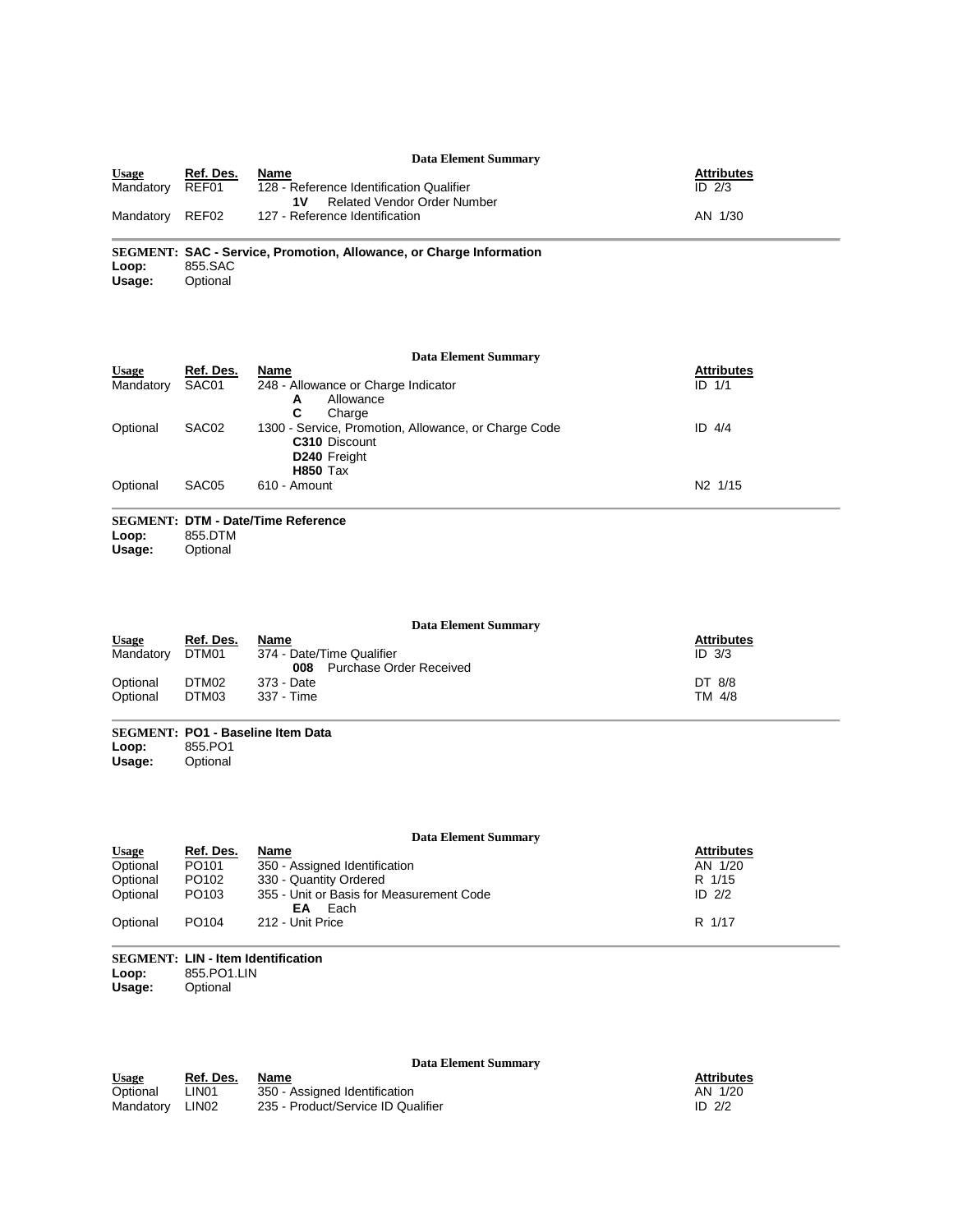|                 |       | Vendor's (Seller's) Part Number<br>VP. |          |
|-----------------|-------|----------------------------------------|----------|
| Mandatory       | LIN03 | 234 - Product/Service ID               | AN 1/48  |
| Mandatory LIN04 |       | 235 - Product/Service ID Qualifier     | ID $2/2$ |
|                 |       | Buver's Part Number<br>BP.             |          |
| Mandatory       | LIN05 | 234 - Product/Service ID               | AN 1/48  |

#### **SEGMENT: PID - Product/Item Description Loop:** 855.PO1.PID

**Usage:** Optional

|              |           | Data Element Summary                                             |                   |
|--------------|-----------|------------------------------------------------------------------|-------------------|
| <b>Usage</b> | Ref. Des. | Name                                                             | <b>Attributes</b> |
| Mandatory    | PID01     | 349 - Item Description Type<br>Free-form                         | $ID$ $1/1$        |
| Optional     | PID05     | 352 - Description                                                | AN 1/80           |
|              |           | CEOMENT, CAC, Camina Dramation, Allowange, as Charge Information |                   |

**SEGMENT: SAC - Service, Promotion, Allowance, or Charge Information** Loop: 855.PO1.SAC<br>Usage: Optional **Optional** 

| <b>Data Element Summary</b> |                   |                                                                              |                     |  |  |
|-----------------------------|-------------------|------------------------------------------------------------------------------|---------------------|--|--|
| Usage                       | Ref. Des.         | Name                                                                         | <b>Attributes</b>   |  |  |
| Mandatory                   | SAC01             | 248 - Allowance or Charge Indicator<br>Allowance                             | $ID$ $1/1$          |  |  |
| Optional                    | SAC <sub>02</sub> | 1300 - Service, Promotion, Allowance, or Charge Code<br><b>C310</b> Discount | ID $4/4$            |  |  |
| Optional                    | SAC <sub>05</sub> | 610 - Amount                                                                 | N <sub>2</sub> 1/15 |  |  |

#### **SEGMENT: SCH - Line Item Schedule** Loop: 855.PO1.SCH<br>Usage: Optional **Optional**

| Data Element Summary |                   |                                          |                   |  |
|----------------------|-------------------|------------------------------------------|-------------------|--|
| <b>Usage</b>         | Ref. Des.         | Name                                     | <b>Attributes</b> |  |
| Mandatory            | SCH <sub>01</sub> | 380 - Quantity                           | R 1/15            |  |
| Mandatory            | SCH <sub>02</sub> | 355 - Unit or Basis for Measurement Code | ID $2/2$          |  |
|                      |                   | Each<br>EA                               |                   |  |
| Mandatory            | SCH <sub>05</sub> | 374 - Date/Time Qualifier                | $ID$ $3/3$        |  |
|                      |                   | Shipped<br>011                           |                   |  |
|                      |                   | <b>Estimated Delivery</b><br>017         |                   |  |
|                      |                   | Revision<br>171                          |                   |  |
|                      |                   | 172<br>Correction                        |                   |  |
|                      |                   | Cancellation<br>177                      |                   |  |
| Mandatory            | SCH <sub>06</sub> | 373 - Date                               | DT 8/8            |  |
|                      |                   |                                          |                   |  |

**SEGMENT: CTT - Transaction Totals Loop:** 855.CTT **Optional** 

**Data Element Summary**

**Usage Ref. Des. Name Attributes** Mandatory CTT01 354 - Number of Line Items No 1/6